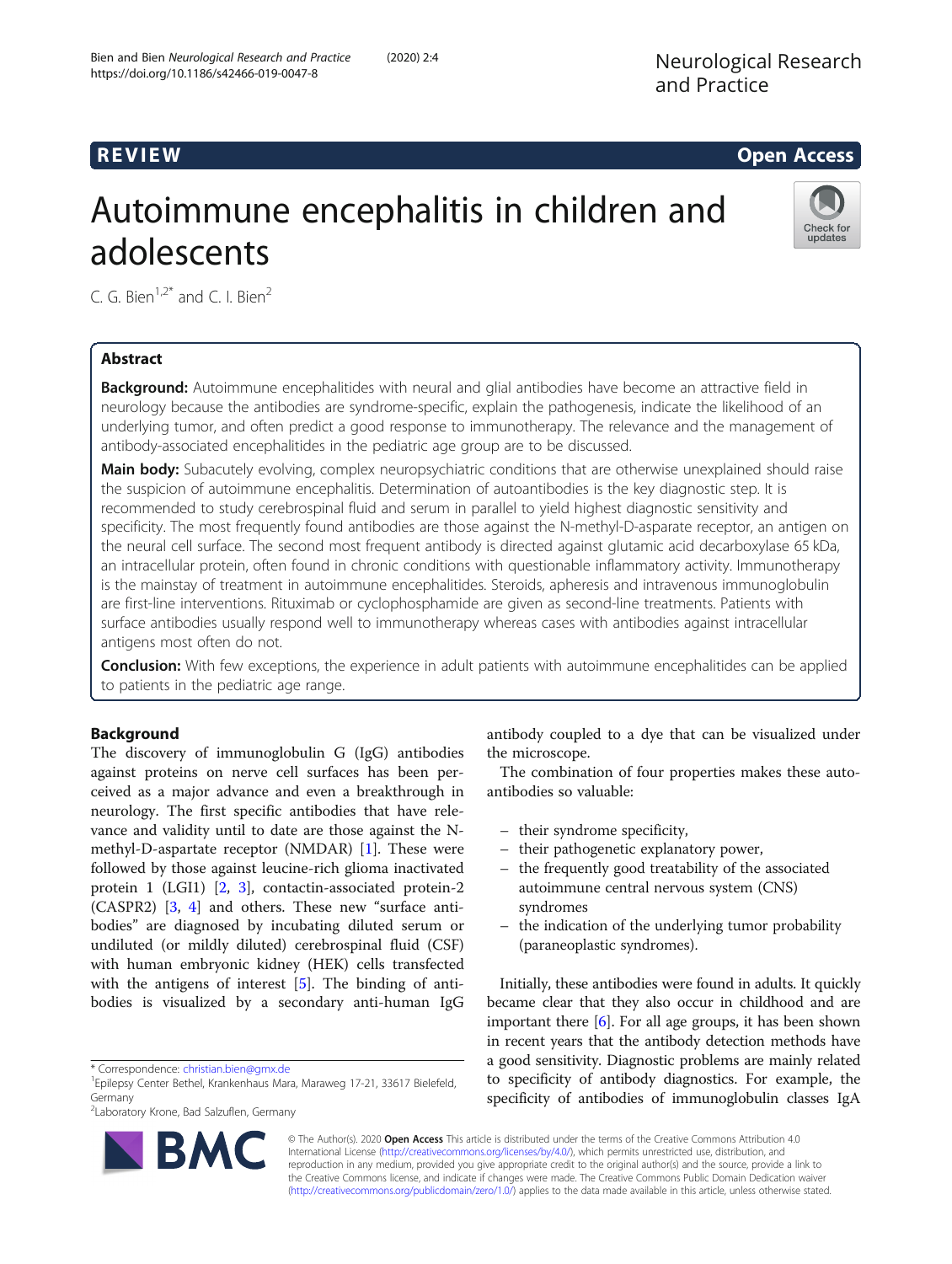and IgM for neurological syndromes is doubtful. Currently, no diagnoses should be based on the detection of IgA or IgM antibodies [\[7\]](#page-6-0). Another issue are minimum antibody titers for meaningful diagnoses. For CASPR2 IgG antibodies, only antibodies at a minimum serum titer level of 1:128 (or antibodies at any titer in the CSF) are specific for the diagnosis of autoimmune encephalitis [\[8\]](#page-6-0). The validation and interpretation of positive antibody findings based on clinical presentation is of great importance in order to avoid false-positive findings.

The list of potentially relevant antibodies that is known today may not yet be complete, as the field is still young and there are still reports of new associations from the neuropediatric age range [\[5](#page-6-0)]. Recently published clinical diagnostic criteria for autoimmune encephalitides [\[9](#page-6-0)] are of great help in identifying candidates for antibody testing and in checking the relevance of an antibody finding. The criteria should, as the authors of the Position paper say in the section "General scope and objectives" say, be used with caution in patients < 5 years of age because clinical presentation may be different in this age range [\[9](#page-6-0)].

In addition to autoimmune encephalitis, which primarily affects the gray matter of the CNS, demyelinating diseases can also be elucidated with the help of autoantibodies. Children and adolescents presenting with acute disseminated encephalomyelitis (ADEM), myelitis or optic neuritis often harbor antibodies to the myelin oligodendrocytic glycoprotein (MOG). The most sensitive and specific method to detect these antibodies is the use of live MOG-transfected HEK cells. Such a live cell assay is superior to a commercial fixed cell assay [[10\]](#page-6-0). MOG antibodies predict a good response to im-munotherapy [\[11](#page-6-0)].

The existing case series show the correlations between syndromic presentations and antibodies given in the upper part of Table 1. For a review of autoimmune encephalitides in the pediatric age range, see  $[12]$  $[12]$ .

Table 1 Features and antibodies characteristic of autoimmune encephalitis in children and adolescents. The list of antibodies may not be exhaustive, as the field is still young and there are still reports of new associations from the pediatric age range. Abbreviations are spelled out in the list at the beginning of the article

| Features                                                               | Typical antibodies in the pediatric age range: Anti-    |
|------------------------------------------------------------------------|---------------------------------------------------------|
| Syndromes                                                              |                                                         |
| Limbic encephalitis                                                    | LGI1, CASPR2, GABABR, GAD65, Hu, DNER                   |
| Encephalopathy (in the sense of a diffuse affection of brain function) | NMDAR, GABABR, mGluR5                                   |
| Brainstem encephalitis                                                 | GQ1b                                                    |
| Cerebellitis/autoimmune cerebellar syndrome                            | DNER, VGCC, NMDAR, mGluR1 <sup>a</sup>                  |
| Opsoclonus myoclonus syndrome                                          | Hu, GAD65                                               |
| Progressive encephalomyelitis with rigidity and myoclonus              | GAD65, GlyR                                             |
| Demyelinating diseases                                                 | MOG, Aquaporin-4, NMDAR*                                |
| Patient and medical history                                            |                                                         |
| Girls                                                                  | GAD65 (NMDAR?)                                          |
| Other autoimmune disease                                               | GAD65                                                   |
| Epilepsy onset along with prominent psychiatric or cognitive symptoms  | LGI1, CASPR2, NMDAR, GABABR,<br>GAD65, Hu, DNER         |
| Onset with status epilepticus or very high seizure frequency           | NMDAR, LGI1, GABAAR, GABABR,<br>GAD65                   |
| Non-viral secondary disease after viral encephalitis                   | NMDAR and not further characterized<br>surface antigens |
| Encephalopathy after respiratory infection                             | <b>MOG</b>                                              |
| Neoplasm                                                               | Onconeural; mGluR5 (Hodgkin disease)                    |
| Paraclinical findings                                                  |                                                         |
| EEG: "extreme delta brush"                                             | <b>NMDAR</b>                                            |
| Increased CSF count or autochthonous oligoclonal bands                 | All except LGI1                                         |
| MRI: encephalitic lesion(s)                                            | LGI1, CASPR2, GABABR, GAD, Hu, DNER                     |
| MRI: demyelination                                                     | MOG, Aquaporin-4, NMDAR                                 |
| Encephalitic histopathology                                            | All                                                     |

\*Overlap syndromes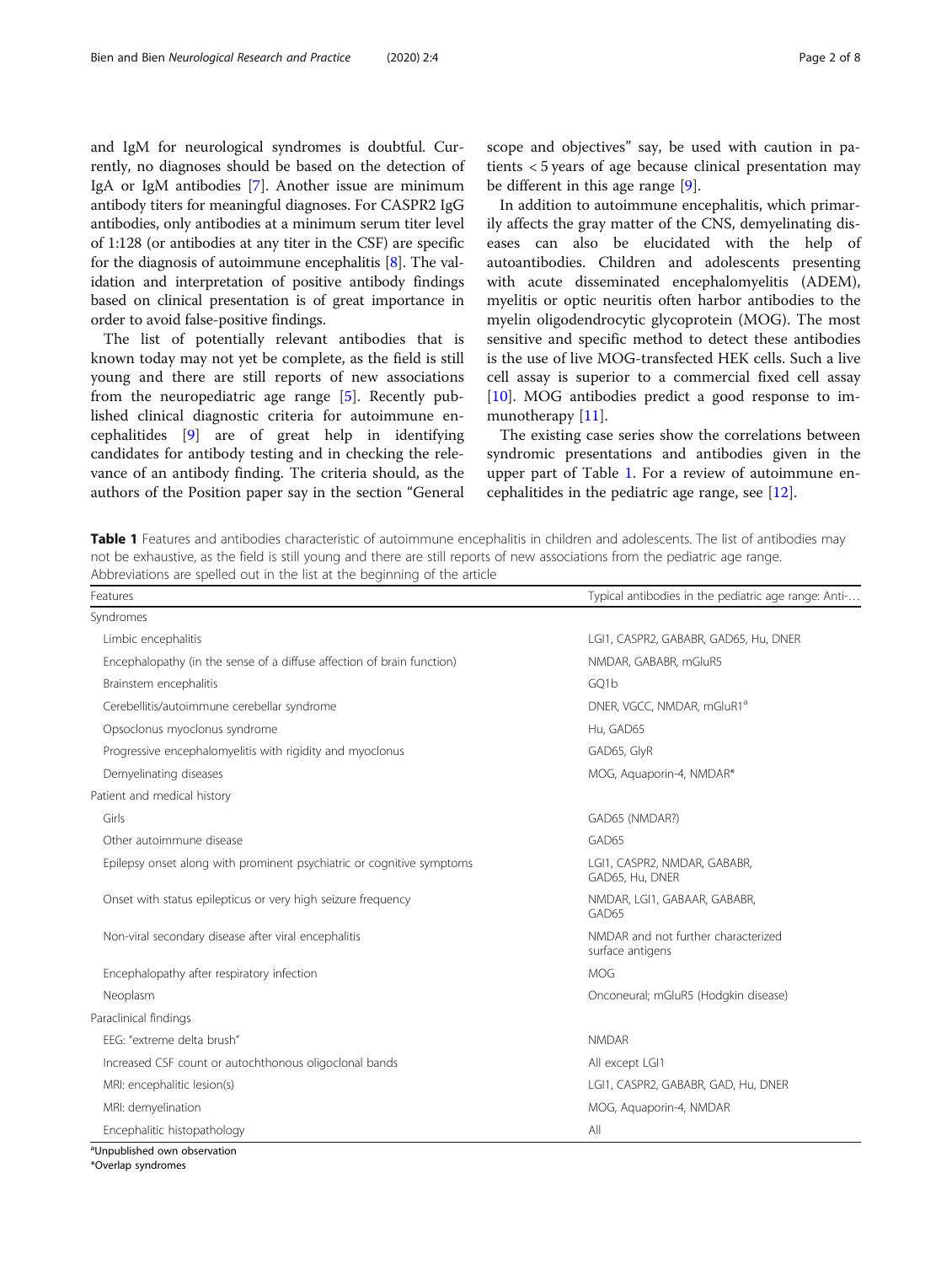In the following, present knowledge and recent challenges in the diagnostic and therapeutic management of pediatric patients with (suspected) autoimmune encephalitis are discussed:

- Which patients should be evaluated regarding a potential autoimmune encephalitis?
- How to do an appropriate work-up of such patients? How frequent are which antibodies in the pediatric population?
- How to treat patients with the diagnosis of autoimmune encephalitis?

#### Patients suspicious for autoimmune encephalitis

A key feature of autoimmune encephalitides are the subacute evolution of otherwise uncommon combinations of neurological, cognitive and psychiatric symptoms. The most important paraclinical features are encephalitic magnetic resonance imaging (MRI) lesions or an inflammatory CSF. The "Graus criteria" [[9\]](#page-6-0) make use of these features in their introductory category of "possible autoimmune encephalitis" (Table 2). This useful definition developed within adult neurology can usually be applicated to adolescents but is not always fully adequate in children < 5 years of age, because their presentation may differ: Some young cases present without the full spectrum of symptoms (so that the aspect of the abovementioned "uncommon symptom combination" is not evident); in other instances, the dominant features are not observed to adults (e.g. the massive arterial hypertension in young children with Morvan syndrome and CASPR2 antibodies [[13\]](#page-6-0)). It therefore remains a challenge to clinical experience whom to further evaluate for suspected autoimmune encephalitis.

#### Work-up of children and adolescents with suspected autoimmune encephalitis

MRI and CSF diagnostics are indispensable in children and adolescents with suspected autoimmune encephalitis. On the one side, they help identifying differential diagnoses (e.g., infectious encephalitides), on the other hand, they may strengthen the suspicion (e.g., by demonstrating the typical bilateral mediotemporal T2/FLAIR signal increase of limbic encephalitis or identifying autoantibodies in CSF, which is crucial for NMDAR antibodies). The central diagnostic step is the test for neural antibodies. In most labs, this is today done by means of a panel diagnostic. "Biochips" containing several fields with differently transfected HEK cells permit testing for a broad range of surface antibody reactivities in one run [[14\]](#page-6-0). In addition, immunoblots containing onconeural antigens are applied. The reason is that

pediatric patients may occasionally harbor onconeural antibodies, e.g. Hu antibodies in the presence of a neuroblastoma [[15](#page-6-0)]. Ideally, a tissue-based assay (usually, a section of rodent brain) is applied in parallel to identify less common or potentially novel antibodies against surface antigens by a neuropil staining [[5\]](#page-6-0).

A frequent question is if a serum, a CSF or a serum-CSF-pair investigation is recommended. Reasons for potentially restricting the test materials are the distress for the patients by a lumbar puncture and the lower costs if only one instead of two materials is studied. In recent years, international authorities from different institutions have uniformly recommended the simultaneous testing of CSF and serum in cases of suspected autoimmune encephalitis, see e.g. [\[16](#page-6-0)]. The key reason is that in some cases, the antibodies are detectable only in one of the two materials. For example, NMDAR antibodies are not always found in serum [[17\]](#page-6-0); in contrast, LGI1 or MOG antibodies are not always found in the CSF [\[16,](#page-6-0) [18\]](#page-6-0). Exceptions to the general recmmendation to test CSF-serum pairs may be girls with encephalopathy suggesting anti-NMDAR encephalitis or post-herpes autoimmune encephalitis. Both can often be finally diagnosed by testing for NMDAR antibodies in CSF only [[19\]](#page-6-0) so that CSF may be sufficient. However, the clinical presentation is often ambiguous, or a patient may have other antibodies in addition to NMDAR antibodies. An example are antibodies against MOG in the case of overlaps of anti-NMDAR encephalitis with demyelinating disorders [\[20](#page-6-0)]. Some patients with an encephalitis defined by antibodies against the γ-aminobutyric

Table 2 Criteria for "possible autoimmune encephalitis" (simplified according to Panel 1 in [[25](#page-6-0)])

|    | All three must be fulfilled:                                                                                                                                                                                                                                                                                                                                                                                                                                                                                                                                                                                              |
|----|---------------------------------------------------------------------------------------------------------------------------------------------------------------------------------------------------------------------------------------------------------------------------------------------------------------------------------------------------------------------------------------------------------------------------------------------------------------------------------------------------------------------------------------------------------------------------------------------------------------------------|
| 1  | Subacute onset $(<$ 3 months) of working memory deficits (short-term<br>memory loss), altered mental status (decreased or altered level of<br>consciousness, lethargy or personality change) or psychiatric<br>symptoms                                                                                                                                                                                                                                                                                                                                                                                                   |
|    | $2 \ge 1$ of the following:<br>- New focal CNS findings<br>- Seizures not explained by a previously known seizure disorder<br>- CSF pleocytosis (white blood cell count > 5/µl)<br>- MRI features suggestive of encephalitis                                                                                                                                                                                                                                                                                                                                                                                              |
| 3. | Reasonable exclusion of alternative causes <sup>a</sup>                                                                                                                                                                                                                                                                                                                                                                                                                                                                                                                                                                   |
|    | <sup>a</sup> CNS infections, septic encephalopathy, metabolic encephalopathy, drug<br>toxicity (Including use of illicit drugs, direct neurotoxic effect of prescribed<br>drugs or through induction of seizures, posterior reversible encephalopathy,<br>idiosyncratic reaction [e.g. neuroleptic malignant syndrome], drug interaction<br>[e.g. serotoninergic syndrome] or drug withdrawal), cerebrovascular disease,<br>neoplastic disorders, Creutzfeldt-Jakob disease, epileptic disorders,<br>التواصيح والمنافر والمتحر الاستطاع والمتحر والمعاون والمتحر والمنافر والمتحر المتحر والمتحر المتحر والمستحر والمنافر |

rheumatologic disorders (e.g., lupus, sarcoidosis, other), Kleine-Levin syndrome, Reye syndrome (children), mitochondrial diseases, inborn errors of metabolism (children)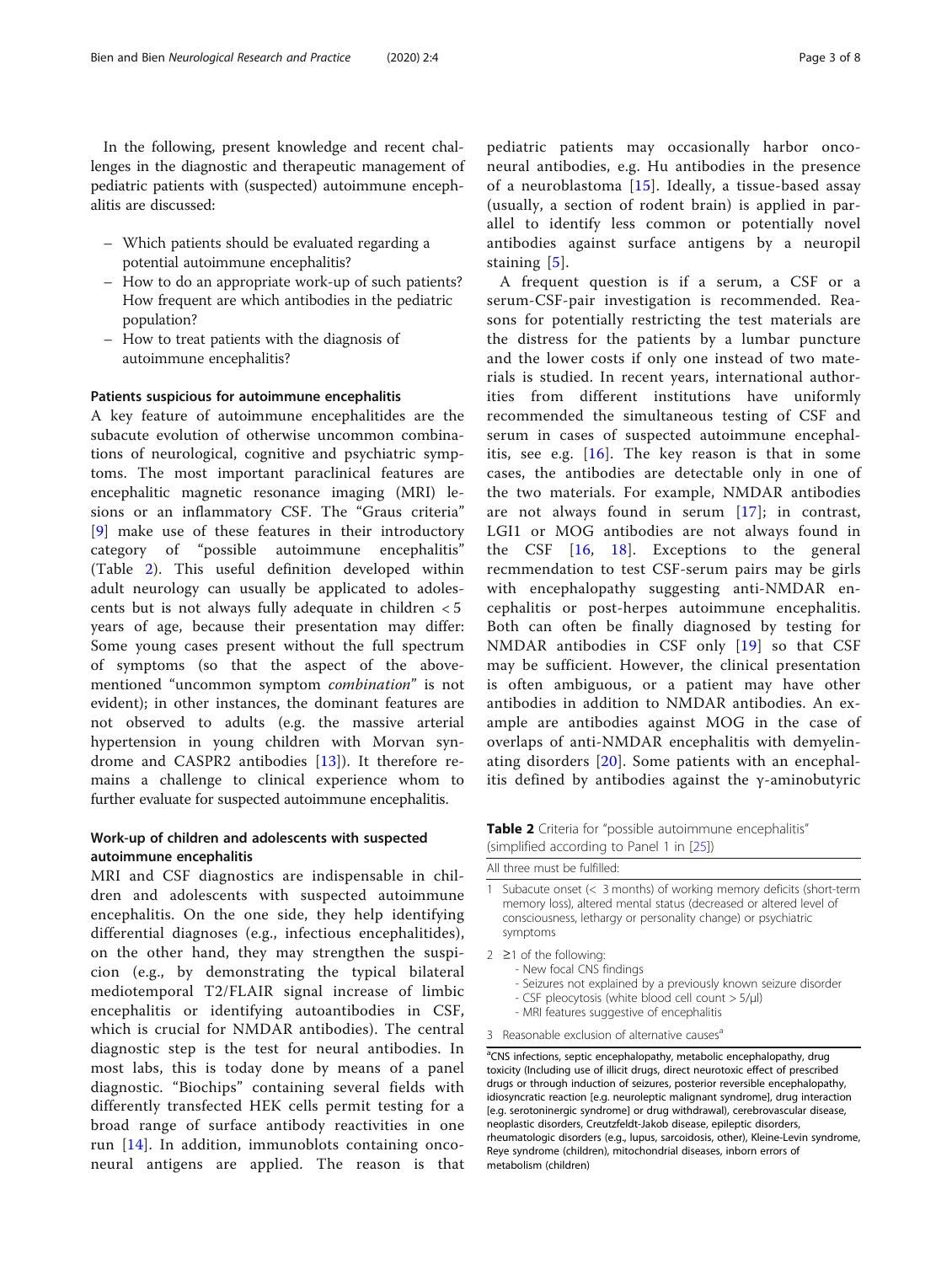acid-A receptor (GABAAR) may look like patients with anti-NMDAR encephalitis. They would be detected at best with a delay if initially only an NMDAR antibody test was done. In this situation, the correct antibody would be only identified by using a biochip together with a tissue-based assay. The reason is that GABAAR transfected HEK cells are not yet regularly available as part of the biochips but can be readily suspected on the tissue-based assay and confirmed in a research laboratory.

The frequency of positive results during routine diagnostics in the antibody laboratory in the Epilepsy Center Bethel using a broad panel for neural antibodies from 2011 to 2015 is shown in Fig. 1. Figure [2](#page-4-0) depicts the age distribution of the four most common antibodies. An overview (against the NMDAR, LGI1, CASPR2, the AMPAR1/2, the GABABR, the GlyR, GAD65, Hu, Yo, Ri, CV2, amphiphysin, Ma2, and Sox1) over antibodies, and associated syndromes can be found in Table [3.](#page-5-0)

An additional note is required for MOG antibodies. Two aspects need to be considered here: These antibodies are not reliably detected by fixed cells and require live cell assays for optimal results [\[10](#page-6-0)]; therefore, any biochip technique comprising MOG cells would be suboptimal for their detection. Second, MOG antibodies have been traditionally linked with demyelinating disease; there are, however, encephalitic presentations with seizures and neocortical or basal ganglia lesions but no white matter demyelination with high-titer MOG antibodies in adults [[21,](#page-6-0) [22\]](#page-6-0). It is conceivable that such cases have been underrecognized in the pediatric population so far. One may tentatively suggest MOG antibody serum testing through a live cell assay in cases with one or more seizures plus neocortical or basal ganglia lesions and negative results with neural autoantibodies on the usual biochip panel.

## Treatment of children and adolescents with autoimmune encephalitis

Most data exist on the treatment of patients with NMDAR encephalitis. Internationally, there is no difference in the therapeutic approach to children/adolescents and adults [\[23](#page-6-0)]. The usual scheme is that of a first-line and a second-line immunotherapy approach as detailed in Table [4](#page-5-0). This concept was derived from the retrospective analysis of 105 patients with that disease [\[24\]](#page-6-0). In addition to immunotherapy, symptomatic treatments against seizures, agitation, autonomic problems and so on are regularly given;  $>40\%$  of patients require intensive care [\[25](#page-6-0)– [27\]](#page-6-0). Underlying tumors (mostly ovarian teratomata) need to be removed in addition to immunotherapy. The outcome of anti-NMDAR encephalitis is impressively good: 81% live independently 2 years after diagnosis [[26\]](#page-6-0). Very similar results emerged from a pediatric cohort: 84% of patients were said to have had "complete recovery" in a Chinese series [[28](#page-6-0)]. An important observation is that earlier treatment and earlier escalation to second-line treatments are associated with better outcome in children [[29](#page-6-0)]. Authorities recommend escalation to second-line therapy after 10–14 days without significant improvement upon first-line therapy, especially, if the patients are

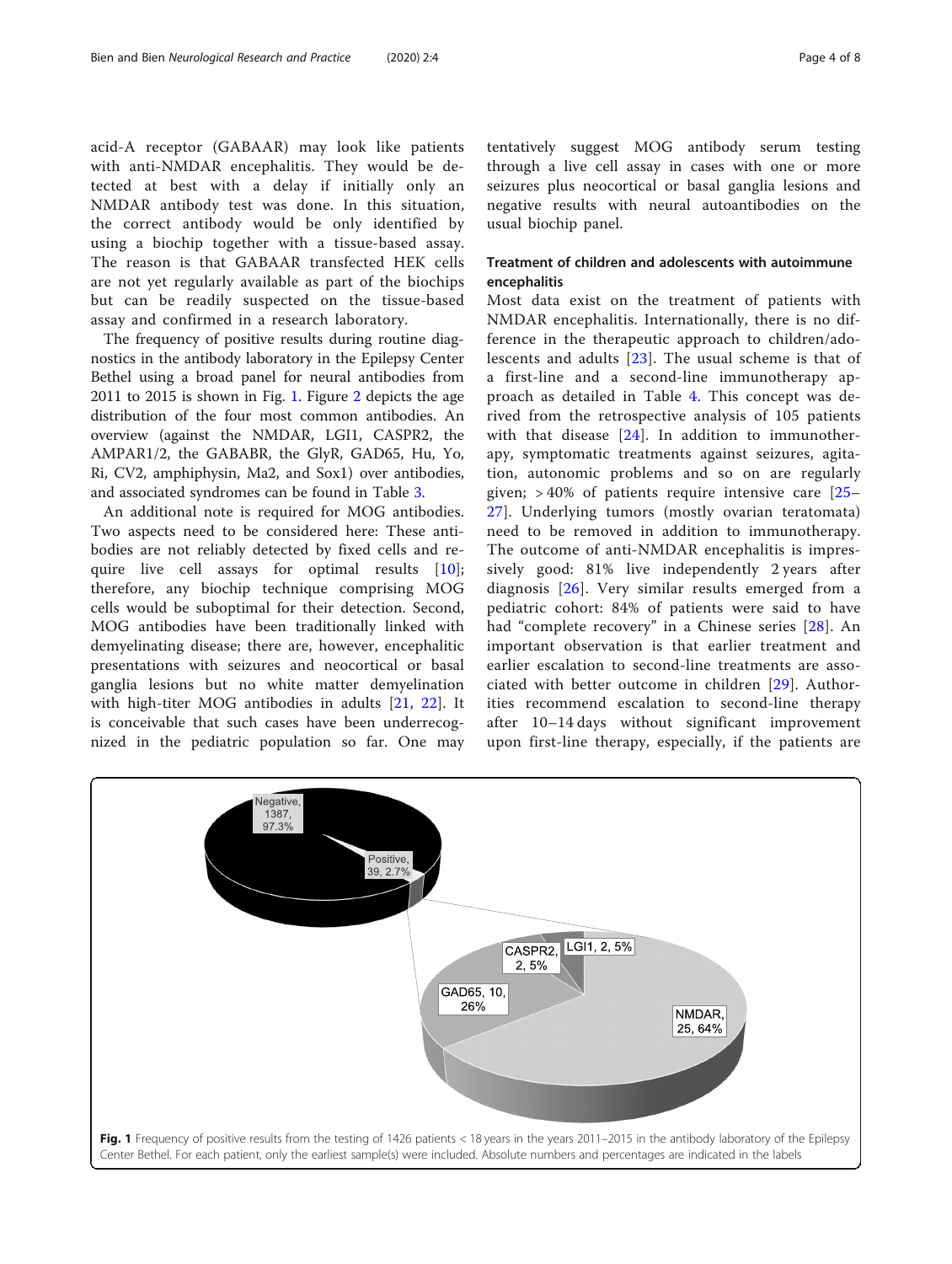<span id="page-4-0"></span>

on the intensive care unit [[24](#page-6-0)]. Relapses are not uncommon. The relapse rate in children followed up for  $1-5$  years was  $13.5\%$  [\[28\]](#page-6-0). Relapses are usually milder than the initial disease episode and respond even faster to immunological treatment [\[30\]](#page-6-0).

Recent animal data suggest that NMDAR antibodies in pregnant mothers may cross the placenta and may cause neuropsychiatric disorders in their offspring [\[31\]](#page-6-0).

From anti-NMDAR encephalitis, the first-line/secondline approach has been extended to the encephalitides with other antibodies [\[32\]](#page-6-0). Escalation usually does not need to be done as rapidly as with NMDAR antibodies. It has been recommended to observe the effect for 1 to 2 months before moving on to a second-line intervention [\[33](#page-6-0)]. Patients with LGI1 or CASPR2 antibodies usually respond well to immunotherapy [\[28](#page-6-0), [34](#page-6-0), [35\]](#page-6-0).

In contrast, antibodies against intracellular antigens – most frequently against glutamic acid decarboxylase 65 kDa (GAD65), rarely against an onconeural antigen -, portend a less favorable outcome. Usually, these patients take a chronic course. The most common scenario is the development of pharmacoresistant focal epilepsy. Fortunately, in many cases, the patients do not chronically deteriorate [[36\]](#page-7-0). There are almost no reports on successful

immunological therapies in patients with GAD65 antibodies [\[37\]](#page-7-0).

An open question is how long one should wait for the effect of full first-line and second-line therapy. A large retrospective series showed an increasing number of improving patients over 2 years. This was the end of the observational period  $[26]$  $[26]$ . Later improvements are therefore possible. Recently, agents like tocilizumab or bortezomib have been advocated as third-line therapies, especially for severe anti-NMDAR encephalitis. Support for this comes from case studies [[38,](#page-7-0) [39\]](#page-7-0). It remains open to discussion how big the influence of those novel agents in the immunological polypharmacy was.

For Bickerstaff encephalitis, a recent review found in the published data a good response to the predominant application of intravenous immunoglobulins (IVIG) followed by steroids and plasma exchange if needed [\[40](#page-7-0)]. With MOG-antibodies, therapy is based on better studied conditions like neuromyelitis optica spectrum disease with aquaporin-4 antibodies. One uses corticosteroids, IVIG, immunosuppressants (like mycophenolate mofetil, azathioprine or methotrexate) and rituximab. All these interventions seem associated with a reduction in relapse rate [\[16](#page-6-0)].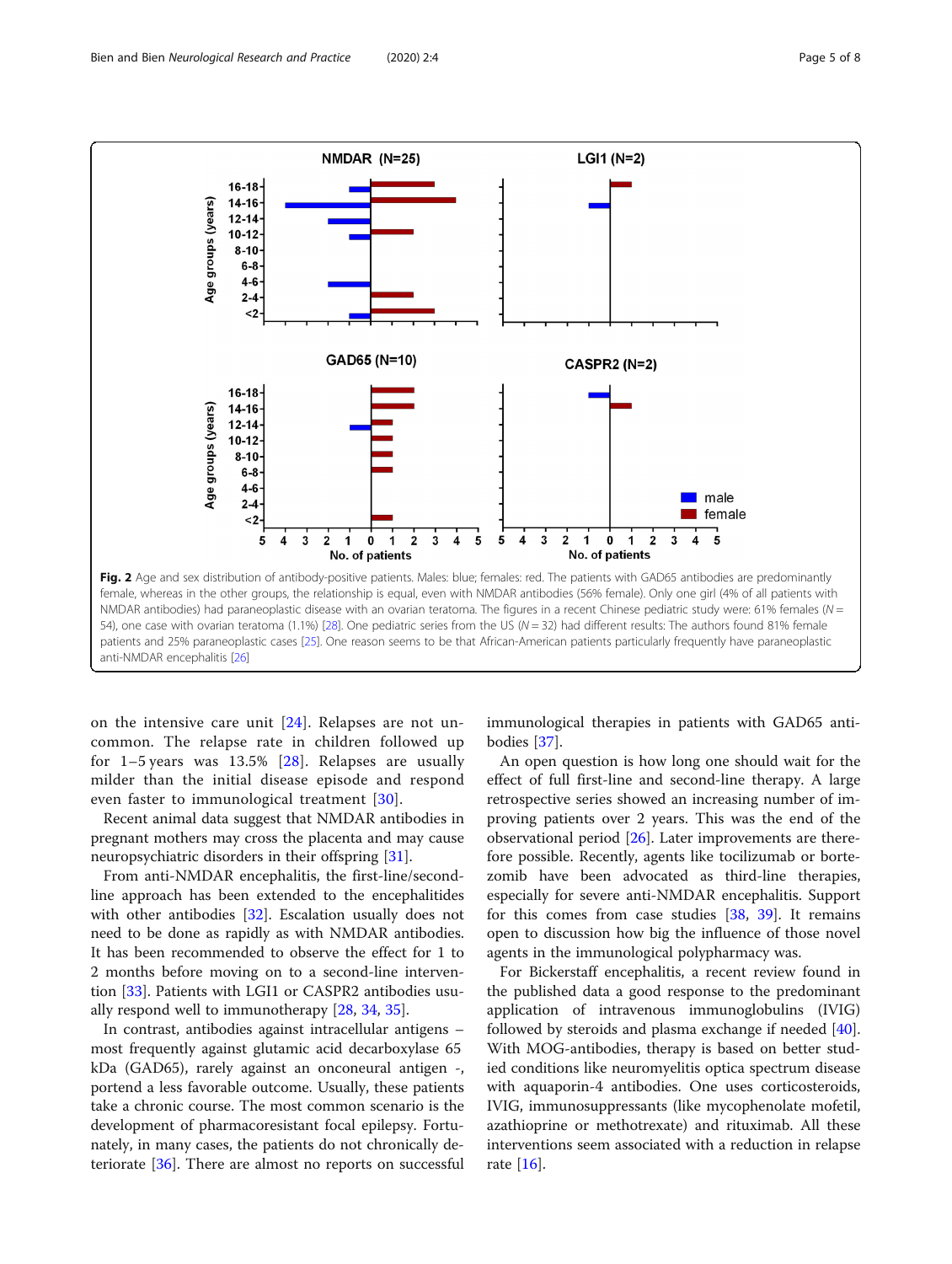<span id="page-5-0"></span>

| Antibodies<br>against                                  | Syndromes                                                                                                                                 | Further reading                   |
|--------------------------------------------------------|-------------------------------------------------------------------------------------------------------------------------------------------|-----------------------------------|
| <b>NMDAR</b>                                           | Encephalopathy                                                                                                                            | [25, 28]                          |
| GAD65                                                  | Limbic (and extralimbic) encephalitis,<br>stiff-man-syndrome (SMS)/progressive<br>encephalomyelitis with rigidity and<br>myoclonus (PERM) | $[41 - 44]$                       |
| LGI1                                                   | Mainly limbic encephalitis                                                                                                                | [34, 35]                          |
| CASPR2                                                 | Mainly diffuse encephalitis,<br>encephalopathy or seizure disorder                                                                        | [34]                              |
| I GI1 and<br>CASPR2 (double<br>positive)               | Mainly Morvan syndrome or<br>neuromyotonia                                                                                                | [34]                              |
| GlyR                                                   | SMS/PERM <sup>a</sup>                                                                                                                     | $[45]$                            |
| y-aminobutyric<br>acid-A receptor<br>(GABAAR)          | Encephalitis                                                                                                                              | $[46 - 48]$                       |
| y-aminobutyric<br>acid-B receptor<br>(GABABR)          | Encephalitis with opsoclonus,<br>ataxia, chorea, and seizures                                                                             | [49]                              |
| Onconeural<br>antigens<br>(Hu and others)              | Mostly paraneoplastic limbic<br>encephalitis                                                                                              | $[41, 50 - 52]$                   |
| GQ1b                                                   | Bickerstaff brainstem encephalitis                                                                                                        | $[40]$                            |
| mGluR1                                                 | Cerebellitis                                                                                                                              | Own<br>unpublished<br>observation |
| mGluR5                                                 | Encephalitis with cognitive and<br>psychiatric problems, seizures                                                                         | $[53]$                            |
| Basal ganglia<br>(dopamine<br>receptor 2<br>$[DR2])^b$ | Basal ganglia encephalitis, chorea<br>minor Sydenham, Tourette's<br>syndrome                                                              | $[54 - 56]$                       |

<sup>a</sup> GlyR with syndromes different from SMS/PERM are probably non-specific [\[8\]](#page-6-0)<br><sup>b</sup> Those antibodies were originally described in 12 podiatric patients with basi <sup>b</sup>These antibodies were originally described in 12 pediatric patients with basal ganglia encephalitis or Sydenham chorea (chorea minor), occasionally Tourette's syndrome (not, however, in Pediatric Autoimmune Neuropsychiatric Disorders Associated with Streptococcal Infections [PANDAS]) [[54](#page-7-0)]. Until now, these results have not been reproduced by other laboratories

#### Table 4 First-line and second-line therapy in autoimmune encephalitides according to [\[24\]](#page-6-0)

| First line                                                            |                                                                 |  |
|-----------------------------------------------------------------------|-----------------------------------------------------------------|--|
| Corticosteroids                                                       | No details on doses or durations given                          |  |
| Plasma exchange                                                       |                                                                 |  |
| Intravenous<br>immunoglobulins                                        |                                                                 |  |
| Second line (if first line did not work within 10 days <sup>a</sup> ) |                                                                 |  |
| Rituximab                                                             | $4 \times 375$ mg/m <sup>2</sup> i.v., weekly<br>administration |  |

| Rituximab         | $4 \times 375$ mg/m <sup>2</sup> i.v., weekly<br>administration |
|-------------------|-----------------------------------------------------------------|
| Cyclophosphamideb | 750 mg/m <sup>2</sup> i.v. per month                            |

<sup>a</sup>This has been said for anti-NMDAR encephalitis. In other, less severe forms of autoimmune encephalitis, one may wait longer before one moves on to second-line therapy. <sup>b</sup>In pediatric patients, cyclophosphamide is less frequently used compared to rituximab

### Summary

Most neuropediatric cases of autoimmune encephalitis harbor NMDAR antibodies in CSF. Cases with other antibodies occur. The frequency of MOG antibodies in pediatric encephalitides remains to be determined; it might be higher than known today. The existing data justify the use of multiparametric testing for neural antibodies at disease onset in serum and CSF with panel diagnostic through biochips. There are no fundamental differences between autoimmune encephalitides in pediatric and adult cases and their management. Neuropediatricians can therefore rely on insights from adult neurology. Therapy follows a first-line (steroids, IVIG, apheresis) and second-line (rituximab, less frequently cyclophosphamide) concept.

#### Abbreviations

ADEM: Acute disseminated encephalomyelitis myelitis; CASPR2: Contactinassociated protein-2; CNS: Central nervous system; CSF: Cerebrospinal fluid; DNER: Delta/Notch-like EGF-related receptor; DR2: Dopamine receptor 2; GABAAR: γ-aminobutyric acid-A receptor; GABABR: γ-aminobutyric acid-B receptor; GAD65: Glutamic acid decarboxylase 65 kDa; GlyR: Glycine receptor; HEK cells: Human embryonic kidney cells; IgA, IgG, IgM: Immunoglobulin A, G, M; IVIG: Intravenous immunoglobulins; LGI1: Leucine-rich glioma inactivated protein 1; mGluR: metabotropic glutamate receptor 1; mGluR5: metabotropic glutamate receptor 5; MOG: Myelin oligodendrocytic glycoprotein; MRI: Magnetic resonance imaging; NMDAR: N-methyl-D-aspartate receptor

#### Acknowledgements

None.

#### Authors' contributions

CGB wrote the first draft of the article, and CIB revised it substantially. Both authors read and approved the final manuscript.

#### Funding

None.

#### Availability of data and materials Not applicable.

#### Ethics approval and consent to participate

The retrospective study on antibody frequency was approved by the Ethics committee of the University of Münster, Germany (2017–005-f-S).

#### Consent for publication

Not applicable.

#### Competing interests

CGB obtained honoraria for speaking engagements from UCB (Monheim, Germany), Desitin (Hamburg, Germany), and Euroimmun (Lübeck, Germany). He receives research support from Deutsche Forschungsgemeinschaft (German Research Council, Bonn, Germany) and Gerd-Altenhof-Stiftung (Deutsches Stiftungs-Zentrum, Essen, Germany). CIB has no competing interests.

#### Received: 8 October 2019 Accepted: 28 November 2019 Published online: 03 January 2020

#### References

- 1. Dalmau, J., Tüzün, E., Wu, H. Y., Masjuan, J., Rossi, J. E., Voloschin, A., Baehring, J. M., Shimazaki, H., Koide, R., King, D., et al. (2007). Paraneoplastic anti-N-methyl-D-aspartate receptor encephalitis associated with ovarian teratoma. Annals of Neurology, 61, 25–36.
- 2. Lai, M., Huijbers, M. G., Lancaster, E., Graus, F., Bataller, L., Balice-Gordon, R., Cowell, J. K., & Dalmau, J. (2010). Investigation of LGI1 as the antigen in limbic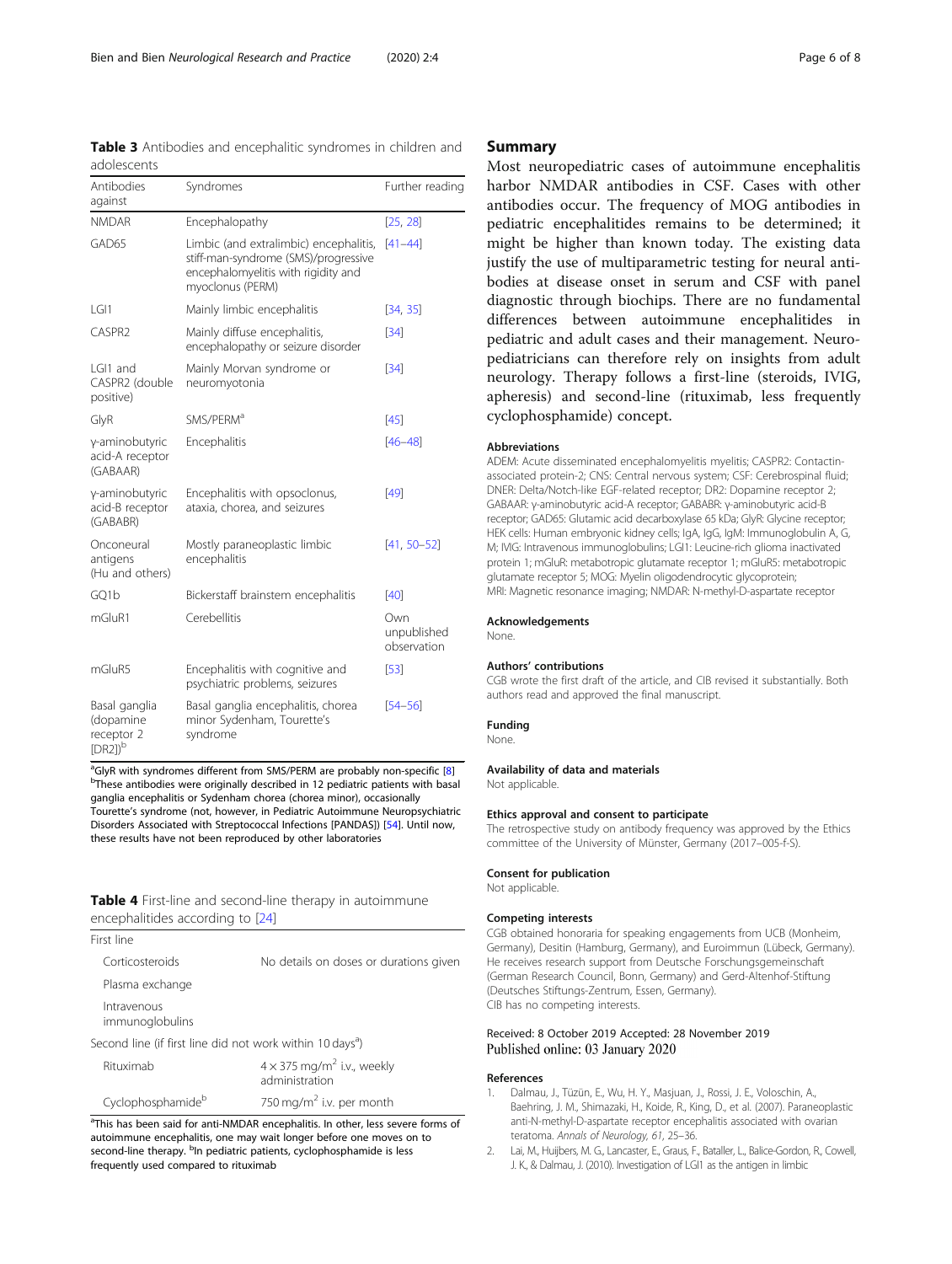<span id="page-6-0"></span>encephalitis previously attributed to potassium channels: a case series. Lancet Neurology, 9, 776–785. https://doi.org/10.1016/S1474-4422(10)70137-X.

- 3. Irani, S. R., Alexander, S., Waters, P., Kleopa, K. A., Pettingill, P., Zuliani, L., Peles, E., Buckley, C., Lang, B., & Vincent, A. (2010). Antibodies to Kv1 potassium channel-complex proteins leucine-rich, glioma inactivated 1 protein and contactin-associated protein-2 in limbic encephalitis, Morvan's syndrome and acquired neuromyotonia. Brain, 133, 2734–2748. https://doi. org/10.1093/brain/awq213.
- Lancaster, E., Huijbers, M. G., Bar, V., Boronat, A., Wong, A., Martinez-Hernandez, E., Wilson, C., Jacobs, D., Lai, M., Walker, R. W., et al. (2011). Investigations of Caspr2, an autoantigen of encephalitis and neuromyotonia. Annals of Neurology, 69, 303–311. https://doi.org/10.1002/ana.22297.
- 5. Bien, C. G. (2019). Diagnosing autoimmune encephalitis based on clinical features and autoantibody findings. Expert Review of Clinical Immunology, 15, 511–527. https://doi.org/10.1080/1744666X.2019.1573676.
- Wright, S., Hacohen, Y., Jacobson, L., Agrawal, S., Gupta, R., Philip, S., Smith, M., Lim, M., Wassmer, E., & Vincent, A. (2015). N-methyl-D-aspartate receptor antibody-mediated neurological disease: results of a UK-based surveillance study in children. Archives of Disease in Childhood, 100, 521–526. https://doi. org/10.1136/archdischild-2014-306795.
- 7. Hara, M., Martinez-Hernandez, E., Arino, H., Armangue, T., Spatola, M., Petit-Pedrol, M., Saiz, A., Rosenfeld, M. R., Graus, F., & Dalmau, J. (2018). Clinical and pathogenic significance of IgG, IgA, and IgM antibodies against the NMDA receptor. Neurology, 90, e1386–e1394. https://doi.org/10.1212/WNL. 0000000000005329.
- 8. Bien, C. G., Mirzadjanova, Z., Baumgartner, C., Onugoren, M. D., Grunwald, T., Holtkamp, M., Isenmann, S., Kermer, P., Melzer, N., Naumann, M., et al. (2017). Anti-contactin-associated protein-2 encephalitis: relevance of antibody titres, presentation and outcome. European Journal of Neurology, 24, 175–186. https://doi.org/10.1111/ene.13180.
- Graus, F., Titulaer, M. J., Balu, R., Benseler, S., Bien, C. G., Cellucci, T., Cortese, I., Dale, R. C., Gelfand, J. M., Geschwind, M., et al. (2016). A clinical approach to diagnosis of autoimmune encephalitis. Lancet Neurology, 15, 391–404. https://doi.org/10.1016/S1474-4422(15)00401-9.
- 10. Waters, P. J., Komorowski, L., Woodhall, M., Lederer, S., Majed, M., Fryer, J., Mills, J., Flanagan, E. P., Irani, S. R., Kunchok, A. C., et al. (2019). A multicenter comparison of MOG-IgG cell-based assays. Neurology, 92, e1250–e1255. https://doi.org/10.1212/WNL.0000000000007096.
- 11. Hacohen, Y., Wong, Y. Y., Lechner, C., Jurynczyk, M., Wright, S., Konuskan, B., Kalser, J., Poulat, A. L., Maurey, H., Ganelin-Cohen, E., et al. (2018). Disease Course and Treatment Responses in Children With Relapsing Myelin Oligodendrocyte Glycoprotein Antibody-Associated Disease. JAMA Neurology. https://doi.org/10.1001/jamaneurol.2017.4601.
- 12. Dale, R. C., Gorman, M. P., & Lim, M. (2017). Autoimmune encephalitis in children: clinical phenomenology, therapeutics, and emerging challenges. Current Opinion in Neurology, 30, 334–344. https://doi.org/10.1097/WCO.0000000000000443.
- 13. Syrbe, S., Stettner, G. M., Bally, J., Borggraefe, I., Bien, C. I., Ferfoglia, R. I., Huppke, P., Kern, J., Polster, T., Probst-Müller, E., et al. (2019). CASPR2-autoimmunity in children, expanding to mild encephalopathy with hypertension. Neurology in press.
- 14. Stöcker, W., Saschenbrecker, S., Rentzsch, K., Komorowski, L., & Probst, C. (2013). Autoantikörperdiagnostik in der Neurologie mittels nativer und rekombinanter Antigensubstrate. Nervenarzt, 84, 471–476. https://doi.org/10. 1007/s00115-012-3607-5.
- 15. Morales La Madrid, A., Rubin, C. M., Kohrman, M., Pytel, P., & Cohn, S. L. (2012). Opsoclonus-myoclonus and anti-Hu positive limbic encephalitis in a patient with neuroblastoma. Pediatric Blood & Cancer, 58, 472–474. https:// doi.org/10.1002/pbc.23131.
- 16. Reindl, M., & Waters, P. (2019). Myelin oligodendrocyte glycoprotein antibodies in neurological disease. Nature Reviews. Neurology, 15, 89–102. https://doi.org/10.1038/s41582-018-0112-x.
- 17. Gresa-Arribas, N., Titulaer, M. J., Torrents, A., Aguilar, E., McCracken, L., Leypoldt, F., Gleichman, A. J., Balice-Gordon, R., Rosenfeld, M. R., Lynch, D., et al. (2014). Antibody titres at diagnosis and during follow-up of anti-NMDA receptor encephalitis: a retrospective study. Lancet Neurology, 13, 167–177. https://doi.org/10.1016/S1474-4422(13)70282-5.
- 18. van Sonderen, A., Roelen, D. L., Stoop, J. A., Verdijk, R. M., Haasnoot, G. W., Thijs, R. D., Wirtz, P. W., Schreurs, M. W., Claas, F. H., Sillevis Smitt, P. A., et al. (2017). Anti-LGI1 encephalitis is strongly associated with HLA-DR7 and HLA-DRB4. Annals of Neurology, 81, 193–198. https://doi.org/10.1002/ana.24858.
- 19. Alexopoulos, H., Akrivou, S., Mastroyanni, S., Antonopoulou, M., Dinopoulos, A., Giorgi, M., Konstantinou, K., Kouremenos, E., Lariou, M., Naoumis, D., et al.

(2018). Postherpes simplex encephalitis: a case series of viral-triggered autoimmunity, synaptic autoantibodies and response to therapy. Therapeutic Advances in Neurological Disorders, 11, 1756286418768778. https://doi.org/10. 1177/1756286418768778.

- 20. Titulaer, M. J., Höftberger, R., Iizuka, T., Leypoldt, F., McCracken, L., Cellucci, T., Benson, L. A., Shu, H., Irioka, T., Hirano, M., et al. (2014). Overlapping demyelinating syndromes and anti-N-methyl-D-aspartate receptor encephalitis. Annals of Neurology, 75, 411–428. https://doi.org/10.1002/ana.24117.
- 21. Ogawa, R., Nakashima, I., Takahashi, T., Kaneko, K., Akaishi, T., Takai, Y., Sato, D. K., Nishiyama, S., Misu, T., Kuroda, H., et al. (2017). MOG antibody-positive, benign, unilateral, cerebral cortical encephalitis with epilepsy. Neurology-Neuroimmunology Neuroinflammation, 4, e322. https://doi.org/10.1212/NXI. 0000000000000322.
- 22. Cobo-Calvo, A., Ruiz, A., Maillart, E., Audoin, B., Zephir, H., Bourre, B., Ciron, J., Collongues, N., Brassat, D., Cotton, F., et al. (2018). Clinical spectrum and prognostic value of CNS MOG autoimmunity in adults: The MOGADOR study. Neurology, 90, e1858–e1869. https://doi.org/10.1212/WNL. 0000000000005560.
- 23. Kong, S. S., Chen, Y. J., Su, I. C., Lin, J. J., Chou, I. J., Chou, M. L., Hung, P. C., Hsieh, M. Y., Wang, Y. S., Chou, C. C., et al. (2019). Immunotherapy for anti-NMDA receptor encephalitis: Experience from a single center in Taiwan. Pediatrics and Neonatology, 60, 417–422 S1875-9572(18)30354-1.
- 24. Dalmau, J., Lancaster, E., Martinez-Hernandez, E., Rosenfeld, M. R., & Balice-Gordon, R. (2011). Clinical experience and laboratory investigations in patients with anti-NMDAR encephalitis. Lancet Neurology, 10, 63–74. https:// doi.org/10.1016/S1474-4422(10)70253-2.
- 25. Florance, N. R., Davis, R. L., Lam, C., Szperka, C., Zhou, L., Ahmad, S., Campen, C. J., Moss, H., Peter, N., Gleichman, A. J., et al. (2009). Anti-N-methyl-Daspartate receptor (NMDAR) encephalitis in children and adolescents. Annals of Neurology, 66, 11–18.
- 26. Titulaer, M. J., McCracken, L., Gabilondo, I., Armangue, T., Glaser, C., Iizuka, T., Honig, L. S., Benseler, S. M., Kawachi, I., Martinez-Hernandez, E., et al. (2013). Treatment and prognostic factors for long-term outcome in patients with anti-NMDA receptor encephalitis: an observational cohort study. Lancet Neurology, 12, 157–165. https://doi.org/10.1016/S1474-4422(12)70310-1.
- 27. de Montmollin, E., Demeret, S., Brule, N., Conrad, M., Dailler, F., Lerolle, N., Navellou, J. C., Schwebel, C., Alves, M., Cour, M., et al. (2016). Anti-N-methyl-D-aspartate Receptor Encephalitis in Adult Patients Requiring Intensive Care. American Journal of Respiratory and Critical Care Medicine. https://doi.org/10. 1164/rccm.201603-0507OC.
- 28. Zhang, J., Ji, T., Chen, Q., Jiang, Y., Cheng, H., Zheng, P., Ma, W., Lei, T., Zhang, Y., Jin, Y., et al. (2019). Pediatric Autoimmune Encephalitis: Case Series From Two Chinese Tertiary Pediatric Neurology Centers. Frontiers in Neurology, 10, 906. https://doi.org/10.3389/fneur.2019.00906.
- 29. Byrne, S., Walsh, C., Hacohen, Y., Muscal, E., Jankovic, J., Stocco, A., Dale, R. C., Vincent, A., Lim, M., & King, M. (2015). Earlier treatment of NMDAR antibody encephalitis in children results in a better outcome. Neurology-Neuroimmunology Neuroinflammation, 2, e130. https://doi.org/10.1212/NXI. 0000000000000130.
- 30. Gabilondo, I., Saiz, A., Galan, L., Gonzalez, V., Jadraque, R., Sabater, L., Sans, A., Sempere, A., Vela, A., Villalobos, F., et al. (2011). Analysis of relapses in anti-NMDAR encephalitis. Neurology, 77, 996–999. https://doi.org/10.1212/WNL. 0b013e31822cfc6b.
- 31. Jurek, B., Chayka, M., Kreye, J., Lang, K., Kraus, L., Fidzinski, P., Kornau, H. C., Dao, L. M., Wenke, N. K., & Long, M. (2019). Human gestational N-methyl-daspartate receptor autoantibodies impair neonatal murine brain function. Annals of Neurology, 86, 656–670.
- 32. Lee, W. J., Lee, S. T., Byun, J. I., Sunwoo, J. S., Kim, T. J., Lim, J. A., Moon, J., Lee, H. S., Shin, Y. W., Lee, K. J., et al. (2016). Rituximab treatment for autoimmune limbic encephalitis in an institutional cohort. Neurology, 86, 1683–1691. https://doi.org/10.1212/WNL.0000000000002635.
- 33. Stingl, C., Cardinale, K., & Van Mater, H. (2018). An Update on the Treatment of Pediatric Autoimmune Encephalitis. Current Treatment Options in Rheumatology, 4, 14–28. https://doi.org/10.1007/s40674-018-0089-z.
- 34. Nosadini, M., Toldo, I., Tascini, B., Bien, C. G., Parmeggiani, L., De Gaspari, P., Zuliani, L., & Sartori, S. (2019). LGI1 and CASPR2 autoimmunity in children: Systematic literature review and report of a young girl with Morvan syndrome. Journal of Neuroimmunology, 335, 577008 S0165-5728(19)30293-0.
- 35. Schimmel, M., Frühwald, M. C., & Bien, C. G. (2018). Limbic encephalitis with LGI1 antibodies in a 14-year-old boy. European Journal of Paediatric Neurology, 22, 190–193 S1090-3798(17)30893-0.